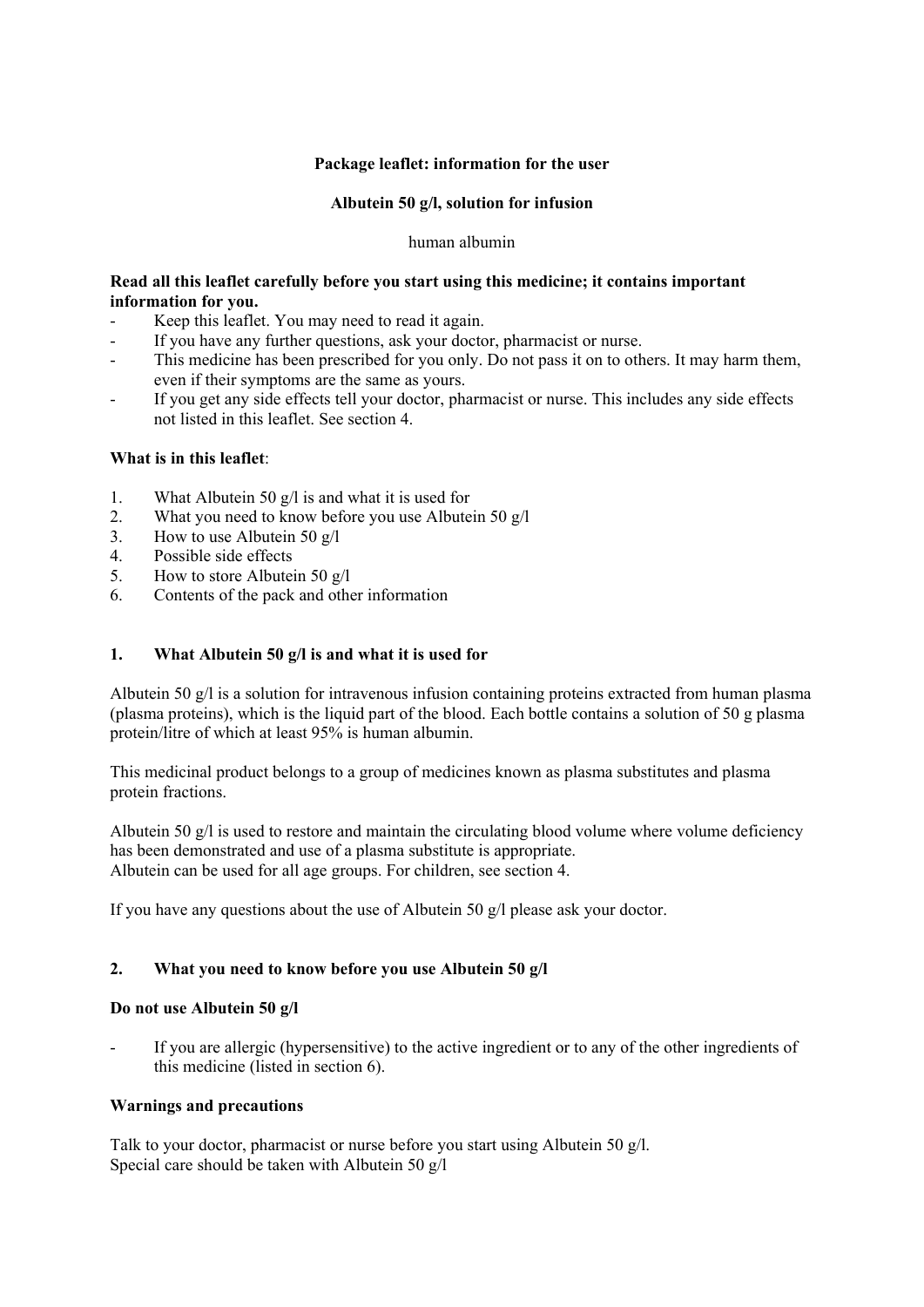- If you have a special risk due to an increase of blood volume, for example, in case of severe heart diseases, high blood pressure, dilated veins in the esophagus, liquid in the lungs, blood clotting disorders, severe decrease of red blood cells or absence of urine.
- When there are signs of blood volume increase (headache, breathing disorders, jugular vein congestion) or blood pressure increase. The infusion must be stopped immediately.
- When there are signs of allergic reaction. The infusion must be stopped immediately.
- When used on patients with a severe cerebral injury by traumatism.

When medicines are made from human blood or plasma, certain measures are put in place to prevent infections being passed on to patients. These include:

- careful selection of blood and plasma donors to make sure those at risk of carrying infections are excluded,
- the testing of each donation and pools of plasma for signs of virus/infections,
- the inclusion of steps in the processing of the blood or plasma that can inactivate or remove viruses.

Despite these measures, when medicines prepared from human blood or plasma are administered, the possibility of passing on infection cannot be totally excluded. This applies to any unknown or emerging viruses or other types of infections.

There are no reports of virus infections with albumin manufactured to European Pharmacopoeia requirements by established processes.

It is strongly recommended that every time you receive a dose of Albutein 50 g/l the name and batch number of the medicine are recorded in order to maintain a record of the batches used.

## **Children**

The safety and efficacy of Albutein 50 g/l in children have not been established in controlled clinical trials. However, clinical experience with albumin in children, suggests that no harmful effects are to be expected provided that particular attention is paid to the dose in order to avoid a circulatory overload. See also section 4.

## **Other medicines and Albutein 50 g/l**

Tell your doctor or pharmacist if you are taking, have recently taken or might take any other medicines.

No specific interactions of human albumin with other medicines are known.

## **Pregnancy, breast-feeding and fertility**

## **Pregnancy**

If you are pregnant or breast-feeding, think you may be pregnant or are planning to have a baby, ask your doctor or pharmacist for advice before taking this medicine.

The safety of Albutein 50 g/l for use in women during pregnancy has not been established in controlled clinical trials. However, clinical experience with albumin suggests that no harmful effects on the course of pregnancy, or on the fetus and the neonate are to be expected.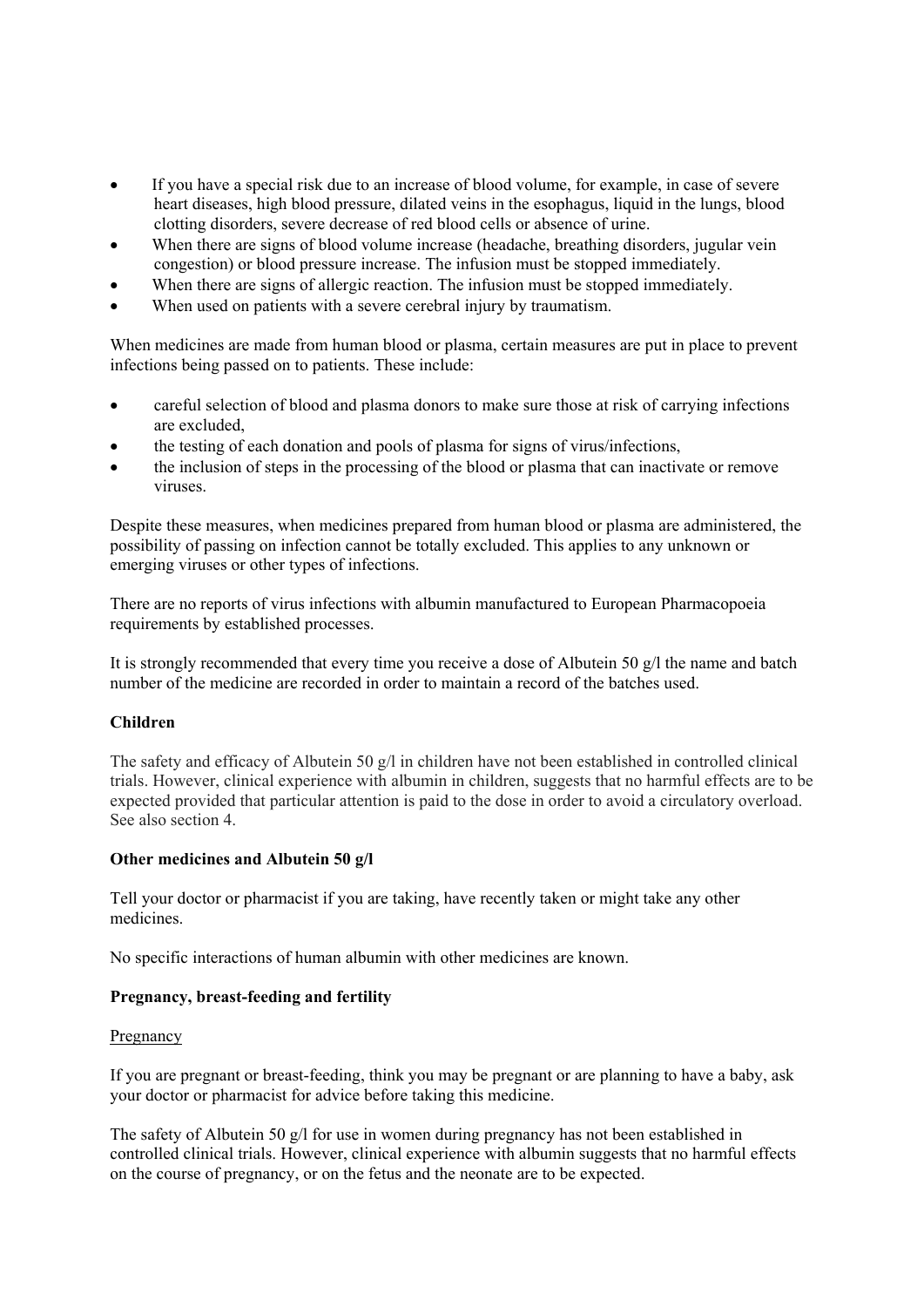## Breast-feeding

It is unknown whether Albutein 50  $g/l$  is excreted into the breast milk. The excretion of human albumin into the milk has not been studied in animals. The decision whether to continue/discontinue breast-feeding or to continue/discontinue therapy with Albutein should be made taking into account the benefit of breast-feeding for the child and the benefit of Albutein therapy for the mother.

#### Fertility

No animal reproduction studies have been conducted with Albutein 50 g/l. However, human albumin is a normal constituent of human blood.

#### **Driving and using of machines**

No effects on the ability to drive and use of machines have been observed.

#### **Albutein 50 g/l contains sodium**

This medicine contains 333.5 mg sodium (main component of cooking/table salt) in each bottle of 100 ml, 833.8 mg sodium in each bottle of 250 ml and 1667.5 mg sodium in each bottle of 500 ml. This is equivalent to 16.7%, 41.7% and 83.4%, respectively, of the recommended maximum daily dietary intake of sodium for an adult.

This medicine contains potassium, less than 39 mg (1 mmol) per bottle, i.e. essentially 'potassiumfree'.

## **3. How to use Albutein 50 g/l**

Albutein 50 g/l is a medicine for hospital use, thus it will be administered in a hospital by the corresponding medical staff.

The dosage and the infusion rate of Albutein 50 g/l you receive, as well as the frequency and duration of your treatment, will be adjusted to your individual requirements. This will be calculated for you by your doctor.

## **If you use more Albutein 50 g/l than you should**

If you have been given more Albutein 50 g/l than required, tell your doctor immediately.

## **If you forget to use Albutein 50 g/l**

You must not be given a double dose to make up for a forgotten dose.

#### **4. Possible side effects**

Like all medicines, this medicine can cause side effects, although not everybody gets them.

Mild reactions such as flush, skin rash, fever and nausea may occur rarely.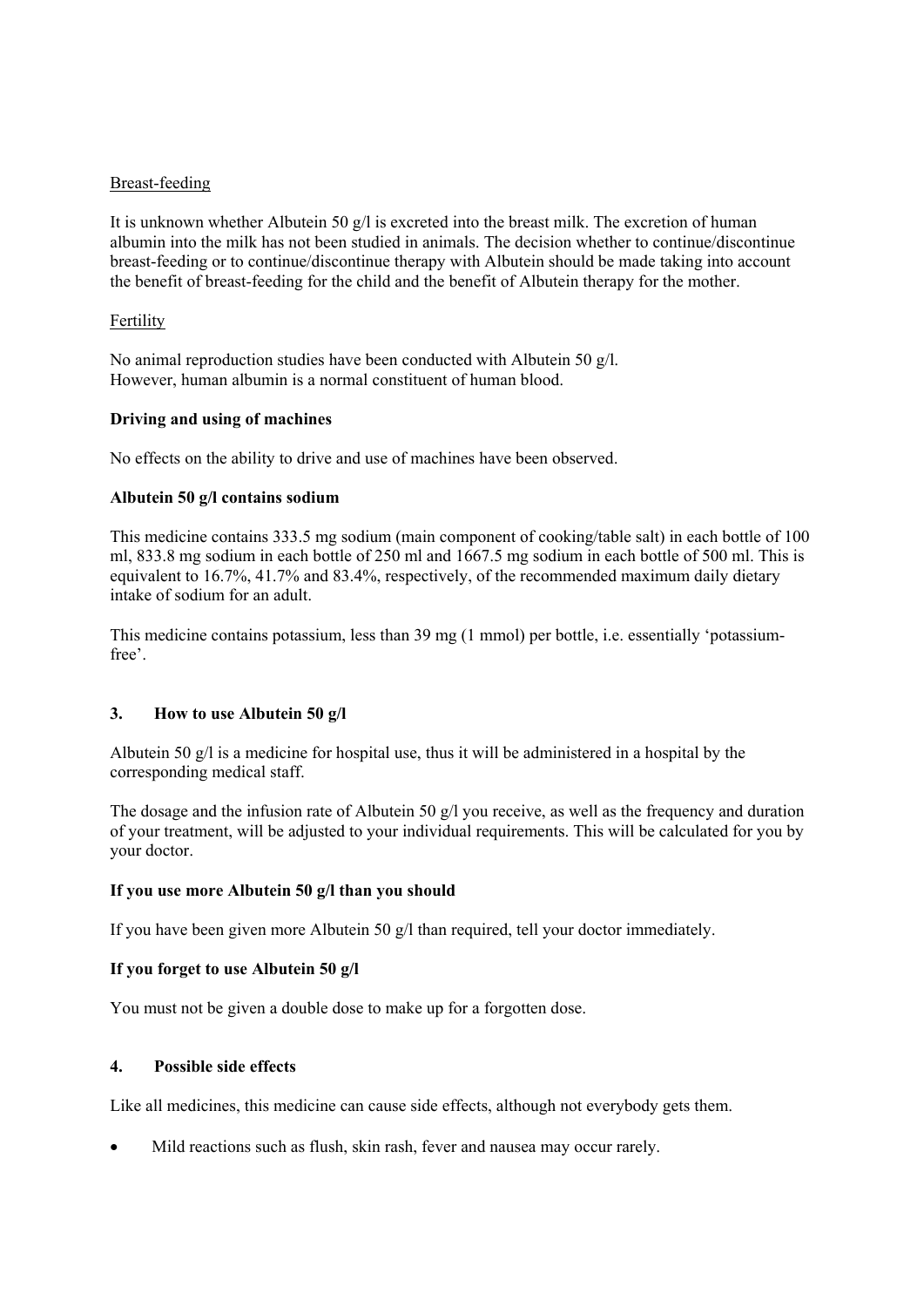- Severe allergic reactions (anaphylactic shock) may occur very rarely.
- For information on viral safety, see section 2.

# **Additional side effects in children**

There are no specific data to evaluate the possibility of finding different adverse reactions in this population.

# **Reporting of side effects**

If you get any side effects, talk to your doctor, pharmacist or nurse. This includes any possible side effects not listed in this leaflet. You can also report side effects directly via the national reporting system listed in Appendix V. By reporting side effects, you can help provide more information on the safety of this medicine.

# **5. How to store Albutein 50 g/l**

Keep this medicine out of the sight and reach of children.

Do not use this medicine after the expiry date which is stated on the container after EXP.

Do not store above 30 ºC.

Do not freeze.

Keep the bottle in the outer carton in order to protect from light.

Do not use this medicine if you notice that the solution is cloudy or has deposits.

Once the container has been opened, the contents should be used immediately.

Do not throw away any medicines via wastewater or household waste. Ask your pharmacist how to throw away medicines you no longer use. These measures will help protect the environment.

# **6. Contents of the pack and other information**

## **What Albutein 50 g/l contains**

- The active substance is human albumin. One milliliter of Albutein 50  $g/l$  contains 50 mg of plasma proteins, of which at least 95% is human albumin.
- The other ingredients are sodium chloride, sodium caprylate, sodium N-acetyltryptophanate and water for injections.

Produced from the plasma of human donors.

For further information about ingredients see also "Albutein 50 g/l contains sodium" at the end of section 2.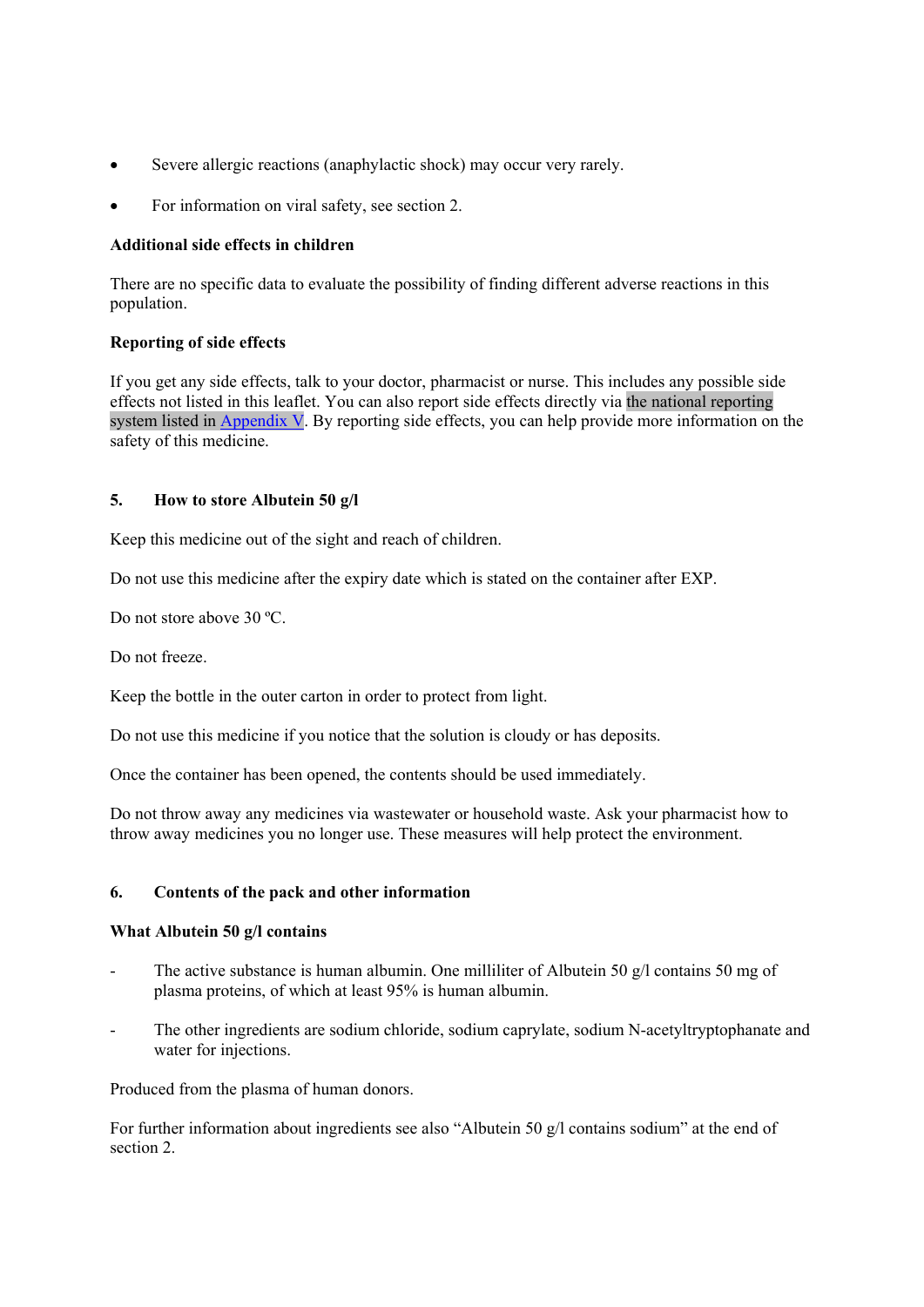# **What Albutein 50 g/l looks like and contents of the pack**

Albutein 50 g/l is a solution for infusion. The solution is clear, slightly viscous, it is almost colourless, yellow, amber or green.

Albutein 50  $g/l$  is supplied in bottles, with a chlorobutyl rubber stopper, an aluminum cap, plastic top and plastic shrink band that guarantee the intactness of packaging. Bottles contain 100 ml, 250 ml or 500 ml of product.

Pack size: 1 bottle.

## **Marketing authorisation holder and manufacturer**

<[To be completed nationally]> or Instituto Grifols, S.A. Can Guasch, 2 - Parets del Vallès 08150 Barcelona - SPAIN

## **This medicinal product is authorised in the Member States of the EEA under the following names:**

<{Name of the Member State}> <{Name of the medicinal product}> <{Name of the Member State}> <{Name of the medicinal product}>

## **This leaflet was last revised in MM/YYYY**

Detailed information on this medicine is available on the website of (name of MS Agency - link)

The following information is intended for healthcare professionals only:

- Albutein 50 g/l can be directly administered by the intravenous route.
- Human albumin must not be mixed with other medicinal products, whole blood or packed red cells.
- Do not use solutions which are cloudy or have deposits. This may indicate that the protein is unstable or that the solution has become contaminated. Once the container has been opened, the contents should be used immediately.
- The infusion is performed by the intravenous route using a sterile, pyrogen-free, single use infusion set. Before inserting the infusion set into the stopper, this must be disinfected using the appropriate antiseptic solution. Once the infusion set and bottle are assembled, the content should be infused immediately.
- The infusion rate should be adjusted according to the individual circumstances and the indication. In plasma exchange the infusion rate should be adjusted to the rate of removal. Hypervolaemia may occur if the dosage and rate of infusion are not adjusted to the patients circulatory situation. At the first clinical signs of cardiovascular overload (headache, dyspnoea, jugular vein congestion), increased blood pressure or raised venous pressure and pulmonary oedema, the infusion is to be stopped immediately.
- If large volumes are administered, the product should be warmed to room or body temperature before use.